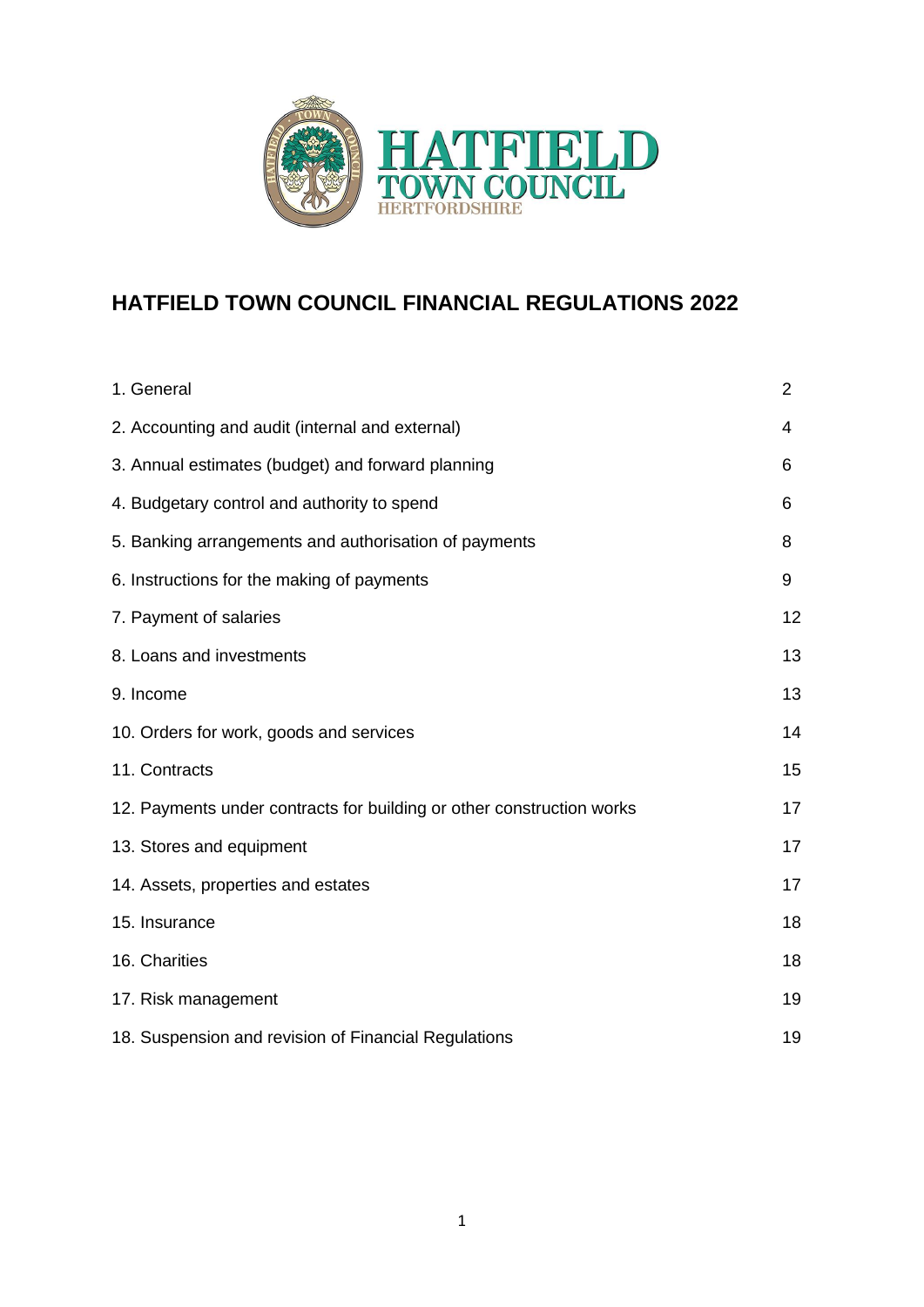These Financial Regulations were adopted by the Council at its meeting held on 11<sup>th</sup> May 2022.

# **1. General**

1.1. These financial regulations govern the conduct of financial management by the Council and may only be amended or varied by resolution of the Council. Financial regulations are one of the Council's three governing policy documents providing procedural guidance for members and officers. Financial regulations must be observed in conjunction with the Council's standing orders and any individual financial regulations relating to contracts.

1.2. The Council is responsible in law for ensuring that its financial management is adequate and effective and that the Council has a sound system of internal control which facilitates the effective exercise of the Council's functions, including arrangements for the management of risk.

1.3. The Council's accounting control systems must include measures:

- for the timely production of accounts;
- that provide for the safe and efficient safeguarding of public money;
- to prevent and detect inaccuracy and fraud; and
- identifying the duties of officers.

1.4. These financial regulations demonstrate how the Council meets these responsibilities and requirements.

1.5. At least once a year, prior to approving the Annual Governance Statement, the Council must review the effectiveness of its system of internal control which shall be in accordance with proper practices.

1.6. Deliberate or wilful breach of these Regulations by an employee may give rise to disciplinary proceedings.

1.7. Members of Council are expected to follow the instructions within these Regulations and not to entice employees to breach them. Failure to follow instructions within these Regulations brings the office of Councillor into disrepute.

1.8. The Responsible Financial Officer (RFO) holds a statutory office to be appointed by the Council. The Clerk has been appointed as RFO for this Council and these regulations will apply accordingly.

1.9. The RFO;

- acts under the policy direction of the Council;
- administers the Council's financial affairs in accordance with all Acts, Regulations and proper practices;
- determines on behalf of the Council its accounting records and accounting control systems;
- ensures the accounting control systems are observed;
- maintains the accounting records of the Council up to date in accordance with proper practices;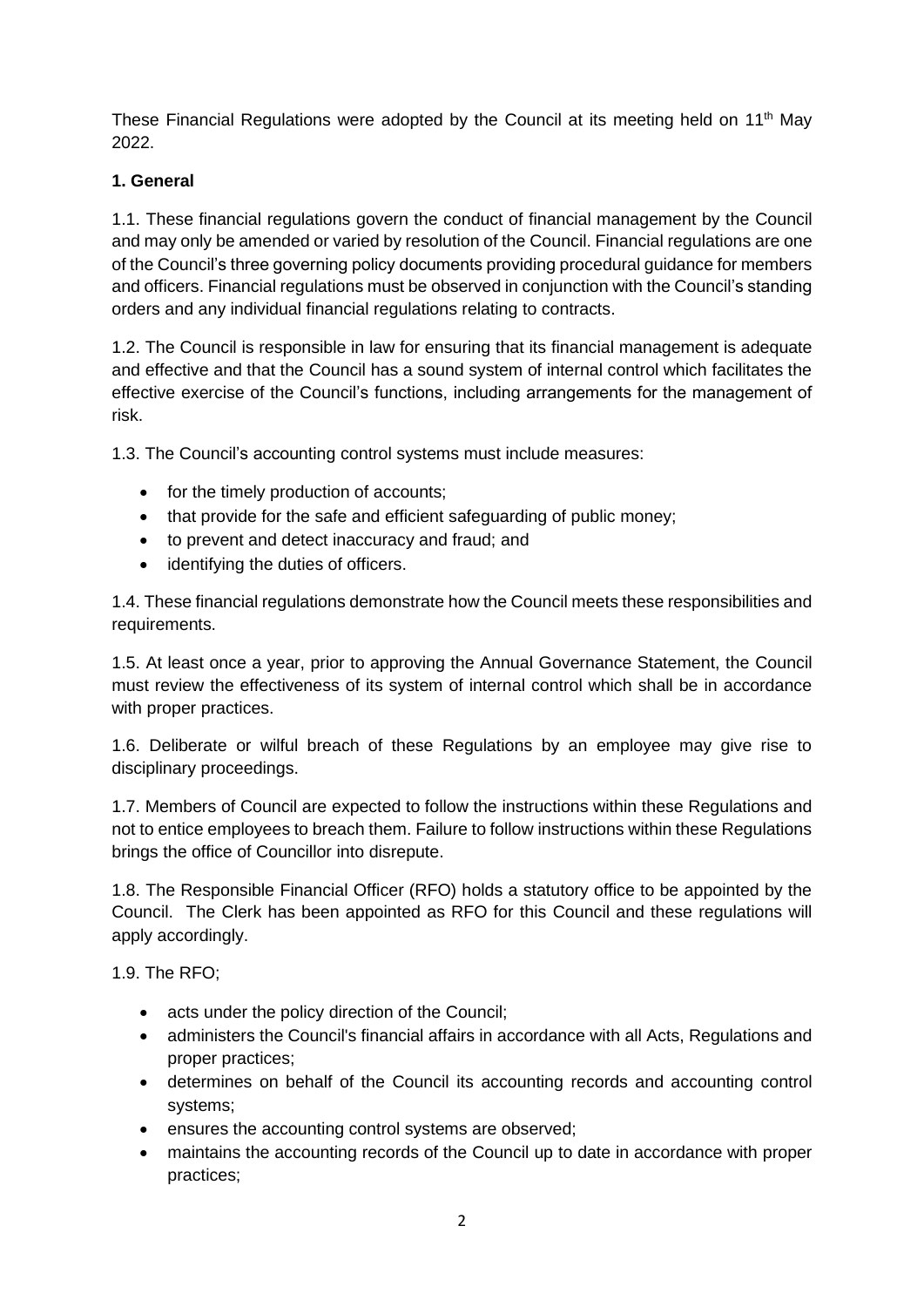- assists the Council to secure economy, efficiency and effectiveness in the use of its resources; and
- produces financial management information as required by the Council.

1.10. The accounting records determined by the RFO shall be sufficient to show and explain the Council's transactions and to enable the RFO to ensure that any income and expenditure account and statement of balances, or record of receipts and payments and additional information, as the case may be, or management information prepared for the Council from time to time comply with the Accounts and Audit Regulations.

1.11. The accounting records determined by the RFO shall in particular contain:

- entries from day to day of all sums of money received and expended by the Council and the matters to which the income and expenditure or receipts and payments account relate;
- a record of the assets and liabilities of the Council; and
- wherever relevant, a record of the Council's income and expenditure in relation to claims made, or to be made, for any contribution, grant or subsidy.

1.12. The accounting control systems determined by the RFO shall include:

- procedures to ensure that the financial transactions of the Council are recorded as soon as reasonably practicable and as accurately and reasonably as possible;
- procedures to enable the prevention and detection of inaccuracies and fraud and the ability to reconstruct any lost records;
- identification of the duties of officers dealing with financial transactions and division of responsibilities of those officers in relation to significant transactions;
- procedures to ensure that uncollectable amounts, including any bad debts are not submitted to the Council for approval to be written off except with the approval of the RFO and that the approvals are shown in the accounting records; and
- measures to ensure that risk is properly managed.

1.13. The Council is not empowered by these Regulations or otherwise to delegate certain specified decisions. In particular any decision regarding:

- setting the final budget or the precept (Council tax requirement);
- approving accounting statements;
- approving an annual governance statement;
- borrowing;
- writing off bad debts;
- declaring eligibility for the General Power of Competence; and
- addressing recommendations in any report from the internal or external auditors, shall be a matter for the full Council only.

1.14. In addition, the Council must:

• determine and keep under regular review the bank mandate for all Council bank accounts;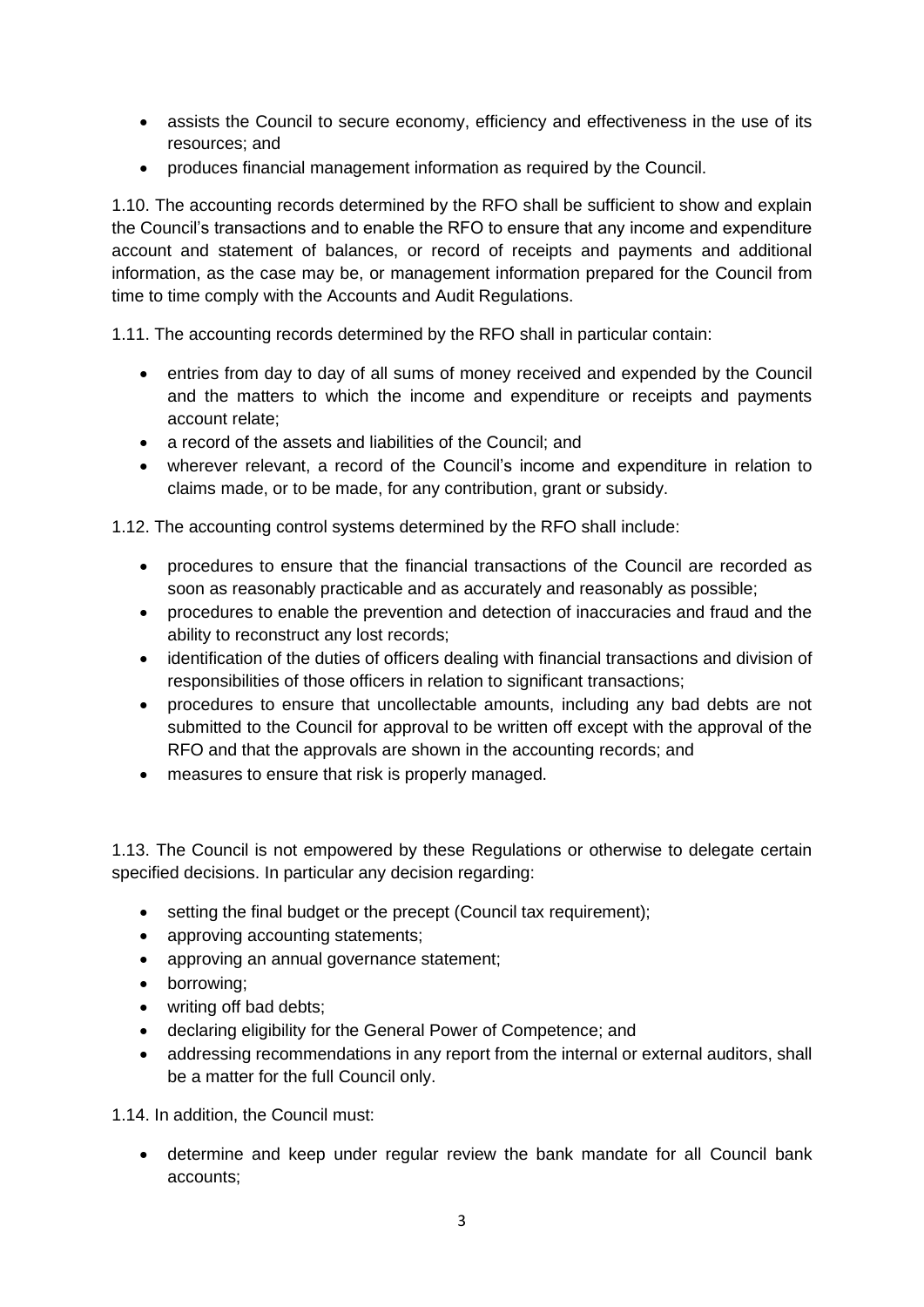- approve any grant or a single commitment in excess of £5,000; and
- in respect of the annual salary for any employee have regard to recommendations about annual salaries of employees made by the relevant committee in accordance with its terms of reference.

1.15. In these financial regulations, references to the Accounts and Audit Regulations or 'the regulations' shall mean the regulations issued under the provisions of section 27 of the Audit Commission Act 1998, or any superseding legislation, and then in force unless otherwise specified.

In these financial regulations the term 'proper practice' or 'proper practices' shall refer to guidance issued in *Governance and Accountability for Local Councils - a Practitioners' Guide (England)* issued by the Joint Practitioners Advisory Group (JPAG), available from the websites of NALC and the Society for Local Council Clerks (SLCC).

# **2. Accounting and audit (internal and external)**

2.1. All accounting procedures and financial records of the Council shall be determined by the RFO in accordance with the Accounts and Audit Regulations, appropriate guidance and proper practices.

2.2. The RFO shall complete the annual statement of accounts, annual report, and any related documents of the Council contained in the Annual Return (as specified in proper practices) as soon as practicable after the end of the financial year and having certified the accounts shall submit them and report thereon to the Council within the timescales set by the Accounts and Audit Regulations.

2.3. The Council shall ensure that there is an adequate and effective system of internal audit of its accounting records, and of its system of internal control in accordance with proper practices. Any officer or member of the Council shall make available such documents and records as appear to the Council to be necessary for the purpose of the audit and shall, as directed by the Council, supply the RFO, internal auditor, or external auditor with such information and explanation as the Council considers necessary for that purpose.

2.4. The internal auditor shall be appointed by and shall carry out the work in relation to internal controls required by the Council in accordance with proper practices.

2.5. The internal auditor shall:

- be competent and independent of the financial operations of the Council;
- report to Council in writing, or in person, on a regular basis with one annual written report during each financial year;
- to demonstrate competence, objectivity and independence, be free from any actual or perceived conflicts of interest, including those arising from family relationships; and
- has no involvement in the financial decision making, management or control of the **Council**

2.6. Internal or external auditors may not under any circumstances:

- perform any operational duties for the Council;
- initiate or approve accounting transactions; or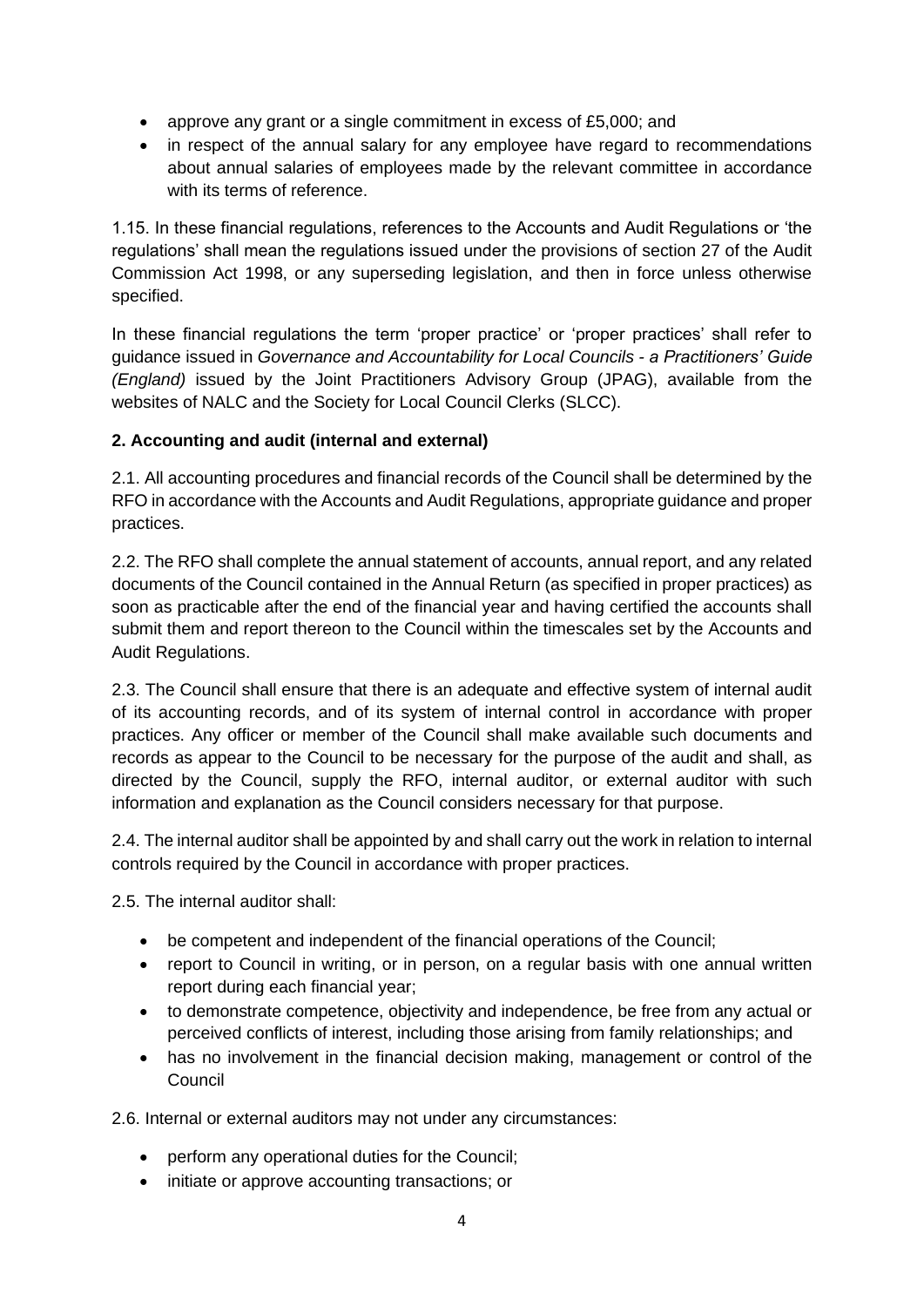• direct the activities of any Council employee, except to the extent that such employees have been appropriately assigned to assist the internal auditor.

2.7. For the avoidance of doubt, in relation to internal audit the terms 'independent' and 'independence' shall have the same meaning as is described in proper practices.

2.8. The RFO shall make arrangements for the exercise of electors' rights in relation to the accounts including the opportunity to inspect the accounts, books, and vouchers and display or publish any notices and statements of account required by Audit Commission Act 1998, or any superseding legislation, and the Accounts and Audit Regulations.

2.19. The RFO shall, without undue delay, bring to the attention of all Councillors any correspondence or report from internal or external auditors.

## **3. Annual estimates (budget) and forward planning**

3.1. The RFO must each year, by no later than November, prepare detailed estimates of all receipts and payments including the use of reserves and all sources of funding for the following financial year in the form of a budget to be considered by the Resources & Policy Committee and the Council.

3.3. The Council shall consider annual budget proposals in relation to the Council's three year forecast of revenue and capital receipts and payments including recommendations for the use of reserves and sources of funding and update the forecast accordingly.

3.4. The Council shall fix the precept (Council tax requirement), and relevant basic amount of Council tax to be levied for the ensuing financial year not later than by the end of January each year. The Town Clerk shall issue the precept to the billing authority and shall supply each member with a copy of the approved annual budget.

3.5. The approved annual budget shall form the basis of financial control for the ensuing year.

## **4. Budgetary control and authority to spend**

4.1. Expenditure on revenue items may be authorised up to the amounts included for that class of expenditure in the approved budget. This authority is to be determined by:

- the Council for all items over £10,000;
- a duly delegated committee of the Council for items over £5,000; or
- the Clerk, in conjunction with the Leader and Deputy Leader or Chairman of the appropriate committee, for any items below £4,999.

Such authority is to be evidenced by a minute or by an authorisation slip duly signed by the Clerk, and where necessary also by the appropriate Councillor.

Contracts may not be disaggregated to avoid controls imposed by these regulations.

4.2. No expenditure may be authorised that will exceed the amount provided in the revenue budget for that class of expenditure other than by resolution of the Council, or duly delegated committee. During the budget year and with the approval of Council having considered fully the implications for public services, unspent and available amounts may be moved to other budget headings or to an earmarked reserve as appropriate ('virement').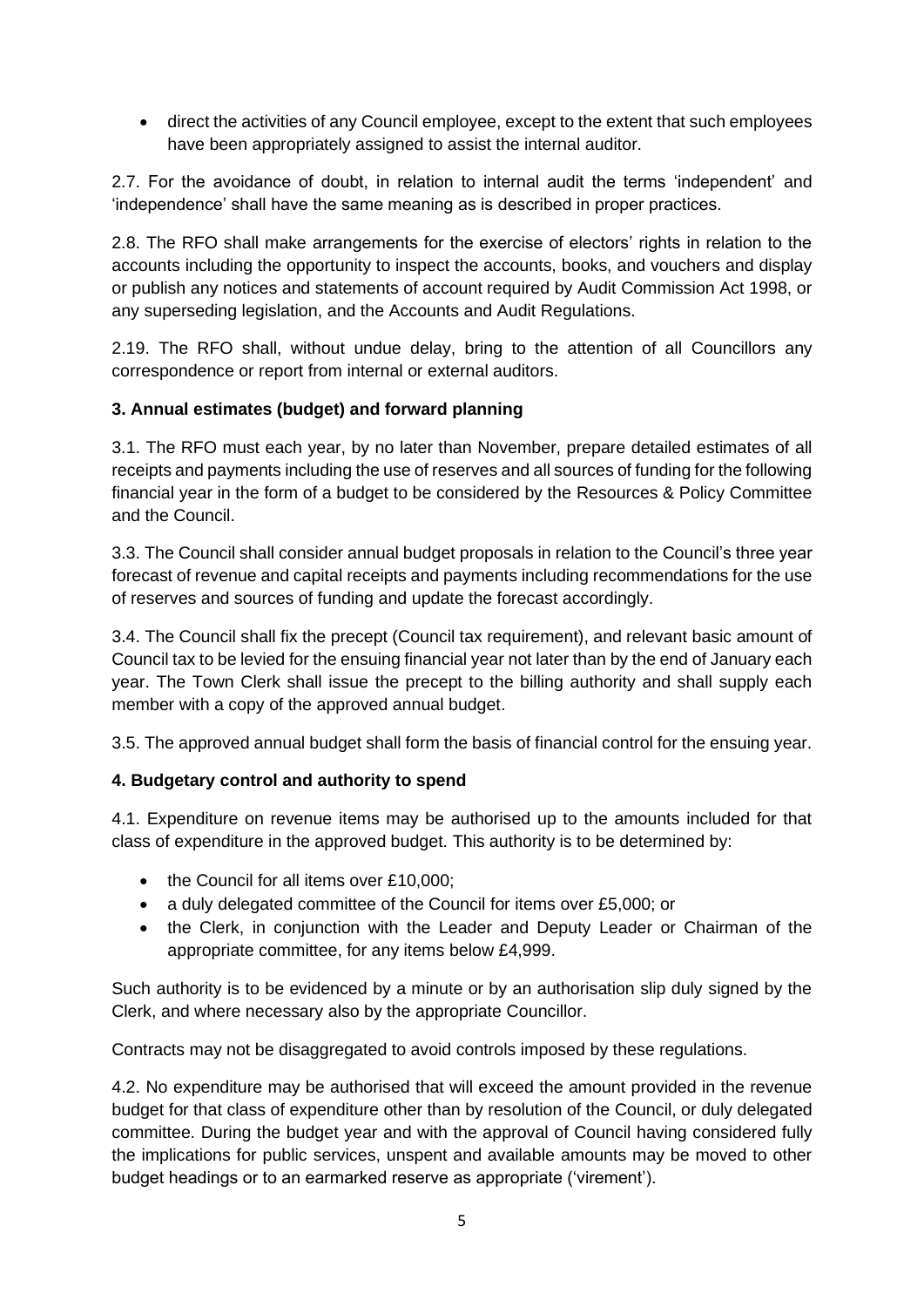4.3. Unspent provisions in the revenue or capital budgets for completed projects shall not be carried forward to a subsequent year.

4.4. In cases of extreme risk to the delivery of Council services, the clerk may authorise revenue expenditure on behalf of the Council which in the clerk's judgement it is necessary to carry out. Such expenditure includes Health & Safety, repair, replacement or other work, whether or not there is any budgetary provision for the expenditure, subject to a limit of £10,000. The Clerk shall report such action to the Leader and Deputy Leader before the expenditure is incurred or as soon as possible thereafter and to the Council as soon as practicable thereafter.

4.5. No expenditure shall be authorised in relation to any capital project and no contract entered into or tender accepted involving capital expenditure unless the Council is satisfied that the necessary funds are available and the requisite borrowing approval has been obtained.

4.6. All capital works shall be administered in accordance with the Council's standing orders and financial regulations relating to contracts.

4.7. The RFO shall regularly provide the Resources and Policy Committee with a statement of receipts and payments to date under each head of the budgets, comparing actual expenditure to the appropriate date against that planned as shown in the budget. These statements are to be prepared at least at the end of each financial quarter and shall show explanations of material variances. For this purpose "material" shall be in excess of 15% of the budget.

4.8. Changes in earmarked reserves shall be approved by Council as part of the budgetary control process.

## **5. Banking arrangements and authorisation of payments**

5.1. The Council's banking arrangements, including the bank mandate, shall be made by the RFO and approved by the Council; banking arrangements may not be delegated to a committee. They shall be regularly reviewed for safety and efficiency.

5.2. The RFO shall prepare a schedule of payments requiring authorisation, forming part of the Agenda for the Audit Sub Committee Meeting and, together with the relevant invoices, present the schedule to the Sub Committee. The Sub Committee shall review the schedule for compliance and, having satisfied itself shall authorise payment by a resolution of the Sub Committee. The approved schedule shall be ruled off and initialled by the Chairman of the Meeting. A detailed list of all payments shall be disclosed within or as an attachment to the minutes of the meeting at which payment was authorised. Personal payments may be summarised to remove public access to any personal information.

5.3. All invoices for payment shall be examined, verified and certified by the RFO to confirm that the work, goods or services to which each invoice relates has been received, carried out, examined and represents expenditure previously approved by the Council.

5.4. The RFO shall examine invoices for arithmetical accuracy and analyse them to the appropriate expenditure heading. The RFO shall take all steps to pay all invoices submitted, and which are in order as soon as possible.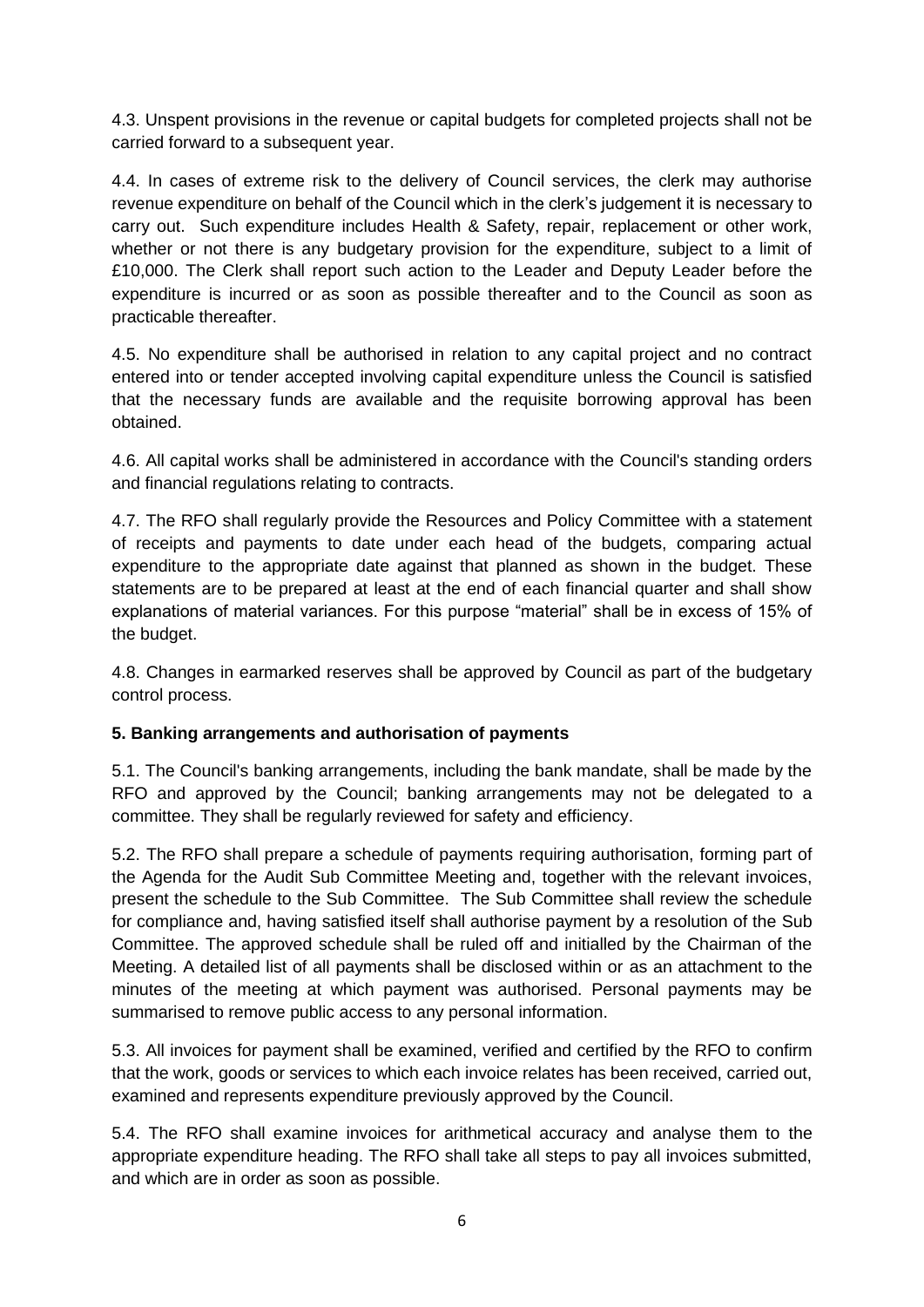5.5. The Clerk and RFO shall have delegated authority to authorise the payment of items only in the following circumstances:

a) If a payment is necessary to avoid a charge to interest under the Late Payment of Commercial Debts (Interest) Act 1998, and the due date for payment is before the next scheduled Meeting of Council, where the Clerk and RFO certify that there is no dispute or other reason to delay payment, provided that a list of such payments shall be submitted to the next appropriate meeting of the Resources & Policy Committee;

b) An expenditure item authorised under 5.6 below (continuing contracts and obligations) provided that a list of such payments shall be submitted to the next appropriate meeting of the Audit Sub Committee; or

c) fund transfers within the Council's banking arrangements, provided that a list of such payments shall be submitted to the next appropriate meeting of the Resources & Policy **Committee.** 

5.6. For each financial year the Clerk and RFO shall draw up a list of due payments which arise on a regular basis as the result of a continuing contract, statutory duty, or obligation (such as but not exclusively) Salaries, PAYE and NI, Superannuation Fund and regular maintenance contracts and the like for which Council [or a duly authorised committee,] may authorise payment for the year provided that the requirements of regulation 4.1 (Budgetary Controls) are adhered to, provided also that a list of such payments shall be submitted to the next appropriate meeting of the Resources & Policy Committee.

5.7. A record of regular payments made under 5.6 above shall be drawn up and be signed by two members on each and every occasion when payment is authorised - thus controlling the risk of duplicated payments being authorised and / or made.

5.8. In respect of grants a duly authorised committee shall approve expenditure within any limits set by Council and in accordance with any policy statement approved by Council. Any Revenue or Capital Grant in excess of £5,000 shall before payment, be subject to ratification by resolution of the Council.

5.9. Members are subject to the Code of Conduct that has been adopted by the Council and shall comply with the Code and Standing Orders when a decision to authorise or instruct payment is made in respect of a matter in which they have a disclosable pecuniary or other interest, unless a dispensation has been granted.

5.10. The Council will aim to rotate the duties of members in these Regulations so that onerous duties are shared out as evenly as possible over time.

5.11. Any changes in the recorded details of suppliers, such as bank account records, shall be approved in writing by a Member.

## **6. Instructions for the making of payments**

6.1. The Council will make safe and efficient arrangements for the making of its payments.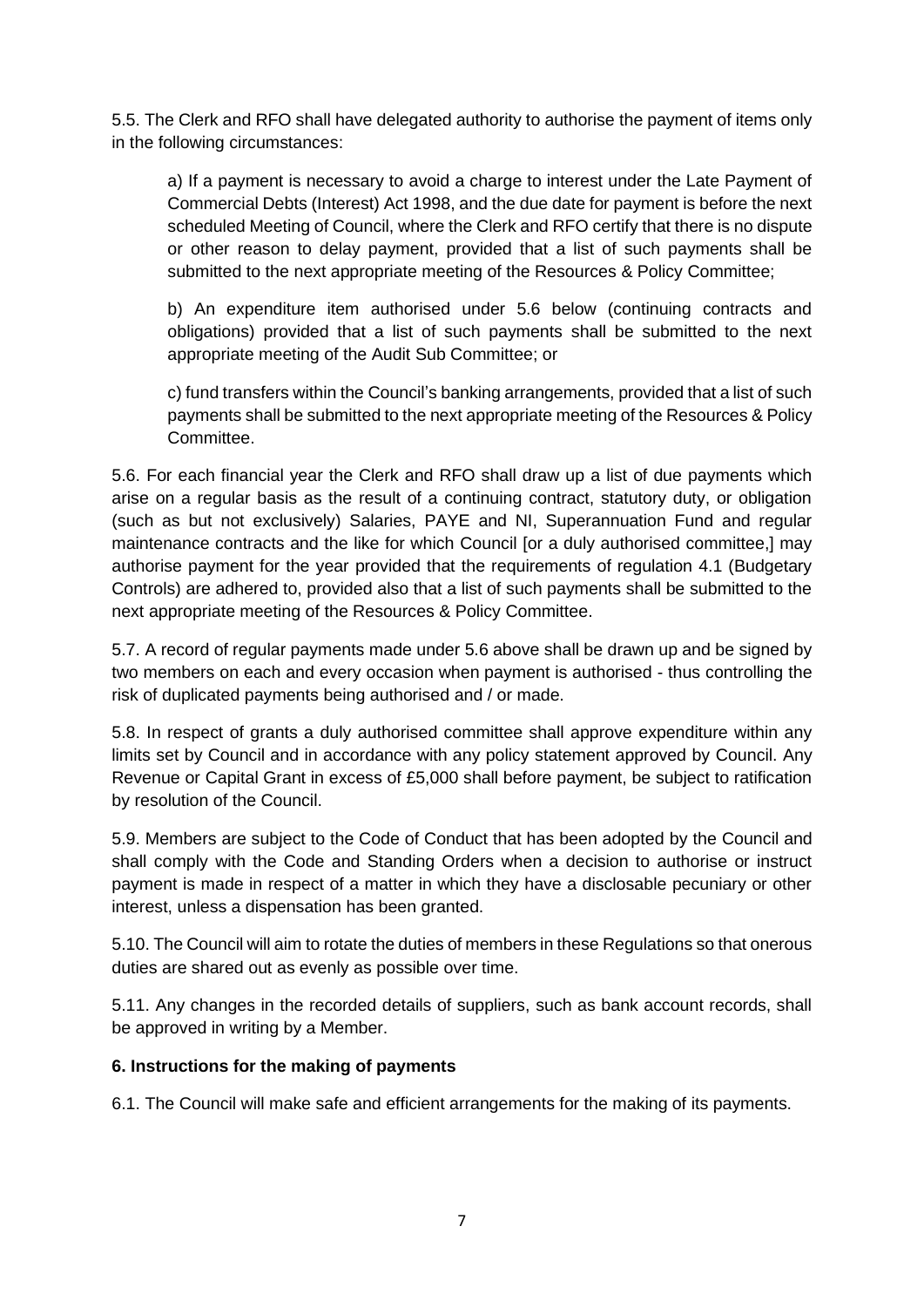6.2. Following authorisation under Financial Regulation 5 above, the Council, a duly delegated committee or, if so delegated, the Clerk or RFO shall give instruction that a payment shall be made.

6.3. All payments shall be affected by BACS or other instructions to the Council's bankers, or otherwise, in accordance with a resolution of Council or Resources, Operations and Estates Management Committee.

6.4. Cheques or orders for payment drawn on the bank account in accordance with the schedule as presented to Council or Audit Sub Committee shall be signed by two members of Council and countersigned by the Clerk or Deputy Town Clerk in accordance with a resolution instructing that payment. A member who is a bank signatory, having a connection by virtue of family or business relationships with the beneficiary of a payment, should not, under normal circumstances, be a signatory to the payment in question.

6.5. To indicate agreement of the details shown on the cheque or order for payment with the counterfoil and the invoice or similar documentation, the signatories shall each also initial the cheque counterfoil.

6.6. Cheques or orders for payment shall not normally be presented for signature other than at a Council or Sub Committee meeting (including immediately before or after such a meeting). Any signatures obtained away from such meetings shall be reported to the Council or Audit Sub Committee at the next convenient meeting.

6.7. If thought appropriate by the Council, payment for utility supplies (energy, telephone and water) and any National Non-Domestic Rates may be made by variable direct debit provided that the instructions are signed by two members and any payments are reported to Council or Audit Sub Committee as made. The approval of the use of a variable direct debit shall be renewed by resolution of the Council at least every two years.

6.8. If thought appropriate by the Council, payment for certain items may be made by BACS or CHAPS methods provided that the instructions for each payment are signed, or otherwise evidenced, by two authorised bank signatories, are retained and any payments are reported to Council or Audit Sub Committee as made. The approval of the use of BACS or CHAPS shall be renewed by resolution of the Council at least every two years.

6.9. If thought appropriate by the Council payment for certain items may be made by internet banking transfer provided evidence is retained showing which members approved the payment.

6.10. No employee or Councillor shall disclose any PIN or password, relevant to the working of the Council or its bank accounts, to any person not authorised in writing by the Council or a duly delegated committee.

6.11. Regular back-up copies of the records on any computer shall be made and shall be stored securely away from the computer in question, and preferably off site.

6.12. The Council, shall ensure that anti-virus, anti-spyware and firewall software with automatic updates, together with a high level of security, is used.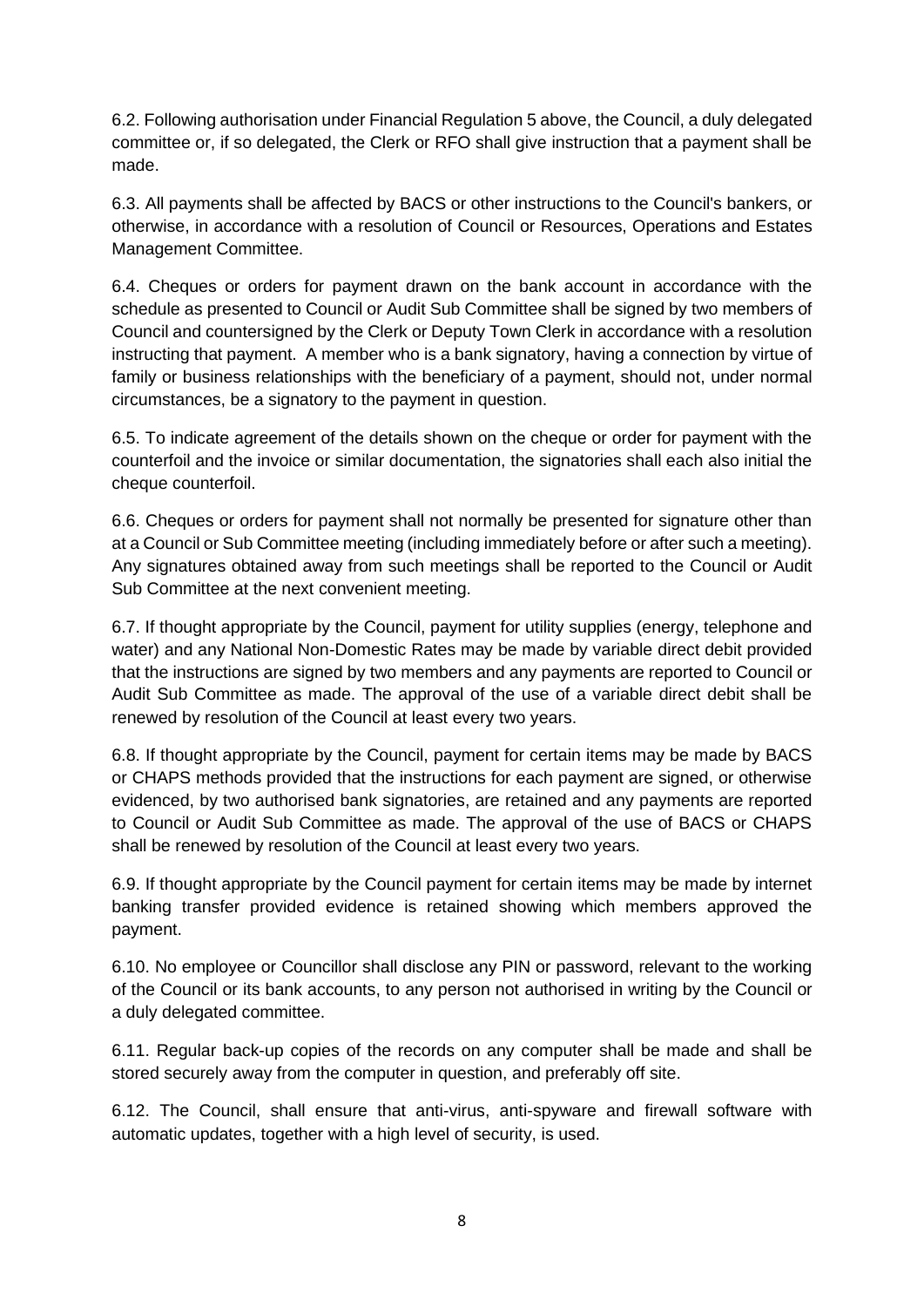6.13. Where internet banking arrangements are made with any bank, the Clerk shall be appointed as the Service Administrator. The bank mandate approved by the Council shall identify a number of Councillors who will be authorised to approve transactions on those accounts. The bank mandate will state clearly the amounts of payments that can be instructed by the use of the Service Administrator alone, or by the Service Administrator with a stated number of approvals.

6.14. Access to any internet banking accounts will be directly to the access page (which may be saved under "favourites"), and not through a search engine or e-mail link. Remembered or saved passwords facilities must not be used on any computer used for Council banking work. Breach of this Regulation will be treated as a very serious matter under these regulations.

6.15. Changes to account details for suppliers, which are used for internet banking may only be changed on written hard copy notification by the supplier and supported by hard copy authority for change signed by two of the Clerk, Deputy Clerk, a member. A programme of regular checks of standing data with suppliers will be followed.

6.20. The following Officers are authorised to have credit cards with the following spending limits, receipts for purchases must be obtained at all times, credit card numbers must not be stored on-line and balances must cleared monthly;

Town Clerk - £3,000 Head of Operations & Head of Estates- £3,000 Hospitality Manager, Finance Manager, Office Manager & Bar Manager - £1,000 Health & Wellbeing Manager - £1000 Leading Hand - £1,000 for fuel only Grounds Staff for fuel only - £500

6.21. The Council will not maintain any form of cash float. All cash received must be banked intact. Any payments made in cash by staff (for example for postage or minor stationery items) shall be refunded on a regular basis.

## **7. Payment of salaries**

7.1. As an employer, the Council shall make arrangements to meet fully the statutory requirements placed on all employers by PAYE and National Insurance legislation. The payment of all salaries shall be made in accordance with payroll records and the rules of PAYE and National Insurance currently operating, and salary rates shall be as agreed by Establishment Sub Committee.

7.2. Payment of salaries and payment of deductions from salary such as may be required to be made for tax, national insurance and pension contributions, or similar statutory or discretionary deductions must be made in accordance with the payroll records and on the appropriate dates stipulated in employment contracts.

7.3. No changes shall be made to any employee's pay, emoluments, or terms and conditions of employment without the prior consent of the Establishment Sub Committee.

7.4. An effective system of personal performance management should be maintained for the senior officers.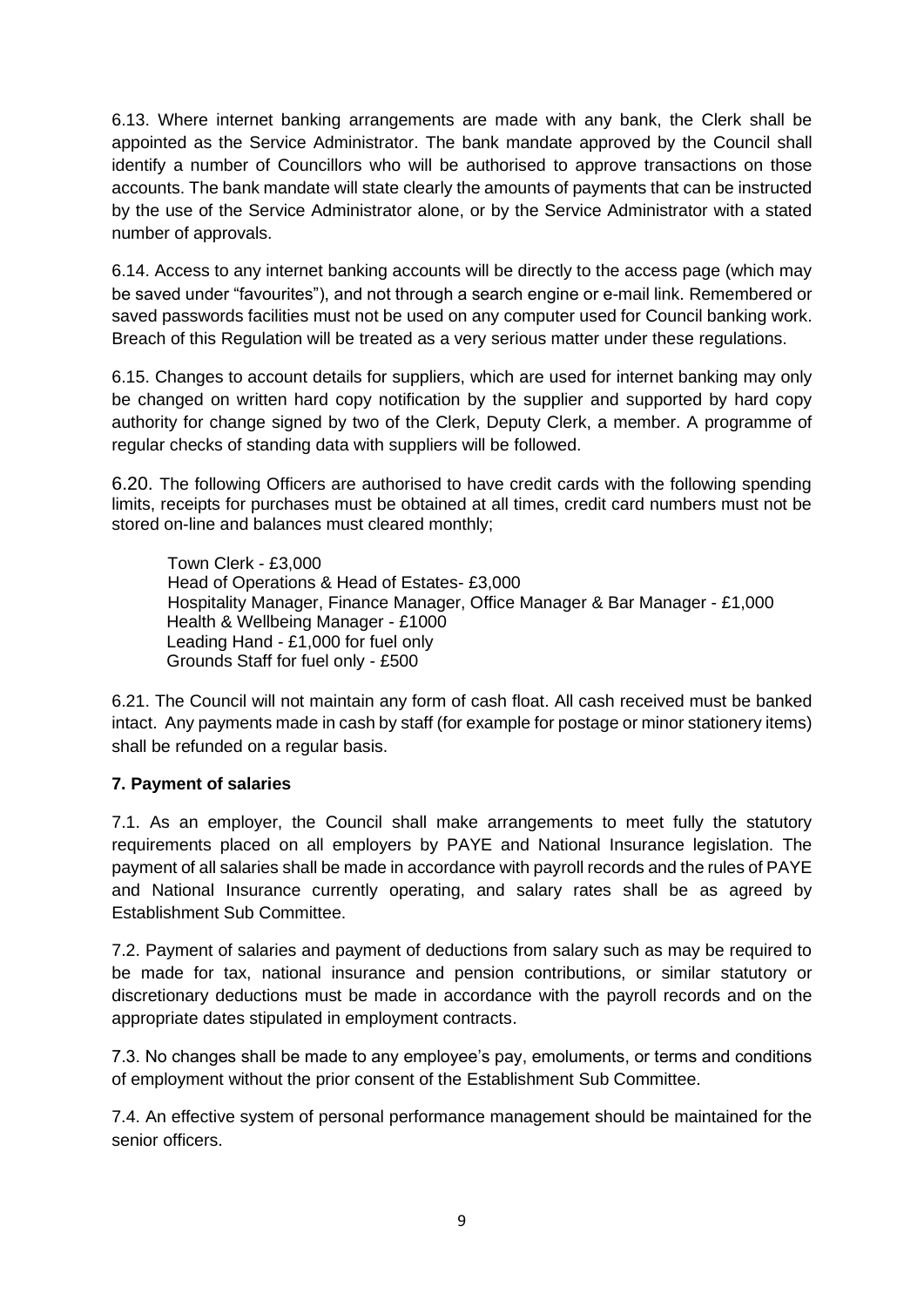7.5. Any termination payments shall be supported by a clear business case and reported to the Council. Termination payments shall only be authorised by Council.

7.6. Before employing contracted staff, the Establishment Sub Committee must consider a full business case.

## **8. Loans and investments**

8.1. All borrowings shall be affected in the name of the Council, after obtaining any necessary borrowing approval. Any application for borrowing approval shall be approved by Council as to terms and purpose. The application for borrowing approval, and subsequent arrangements for the loan shall only be approved by full Council.

8.2. Any financial arrangement which does not require formal borrowing approval from the Secretary of State (such as Hire Purchase or Leasing of tangible assets) shall be subject to approval by the full Council. In each case a report in writing shall be provided to Council in respect of value for money for the proposed transaction.

8.3. The Council will arrange with the Council's banks and investment providers for the sending of a copy of each statement of account to the Chairman of the Council at the same time as one is issued to the Clerk.

8.4. All loans and investments shall be negotiated in the name of the Council and shall be for a set period in accordance with Council policy.

8.5. The Council shall consider the need for an Investment Strategy and Policy which, if drawn up, shall be in accordance with relevant regulations, proper practices and guidance. Any Strategy and Policy shall be reviewed by the Council at least annually.

8.6. All investments of money under the control of the Council shall be in the name of the Council.

8.7. All investment certificates and other documents relating thereto shall be retained in the custody of the Town Clerk.

8.8. Payments in respect of short term or long-term investments, including transfers between bank accounts held in the same bank, or branch, shall be made in accordance with Regulation 5 (Authorisation of payments) and Regulation 6 (Instructions for payments).

## **9. Income**

9.1. The collection of all sums due to the Council shall be the responsibility of and under the supervision of the RFO.

9.2. Particulars of all charges to be made for work done, services rendered or goods supplied shall be agreed annually by the Council, notified to the RFO and the RFO shall be responsible for the collection of all accounts due to the Council.

9.3. The Council will review all fees and charges at least annually, following a report of the Head of Operations.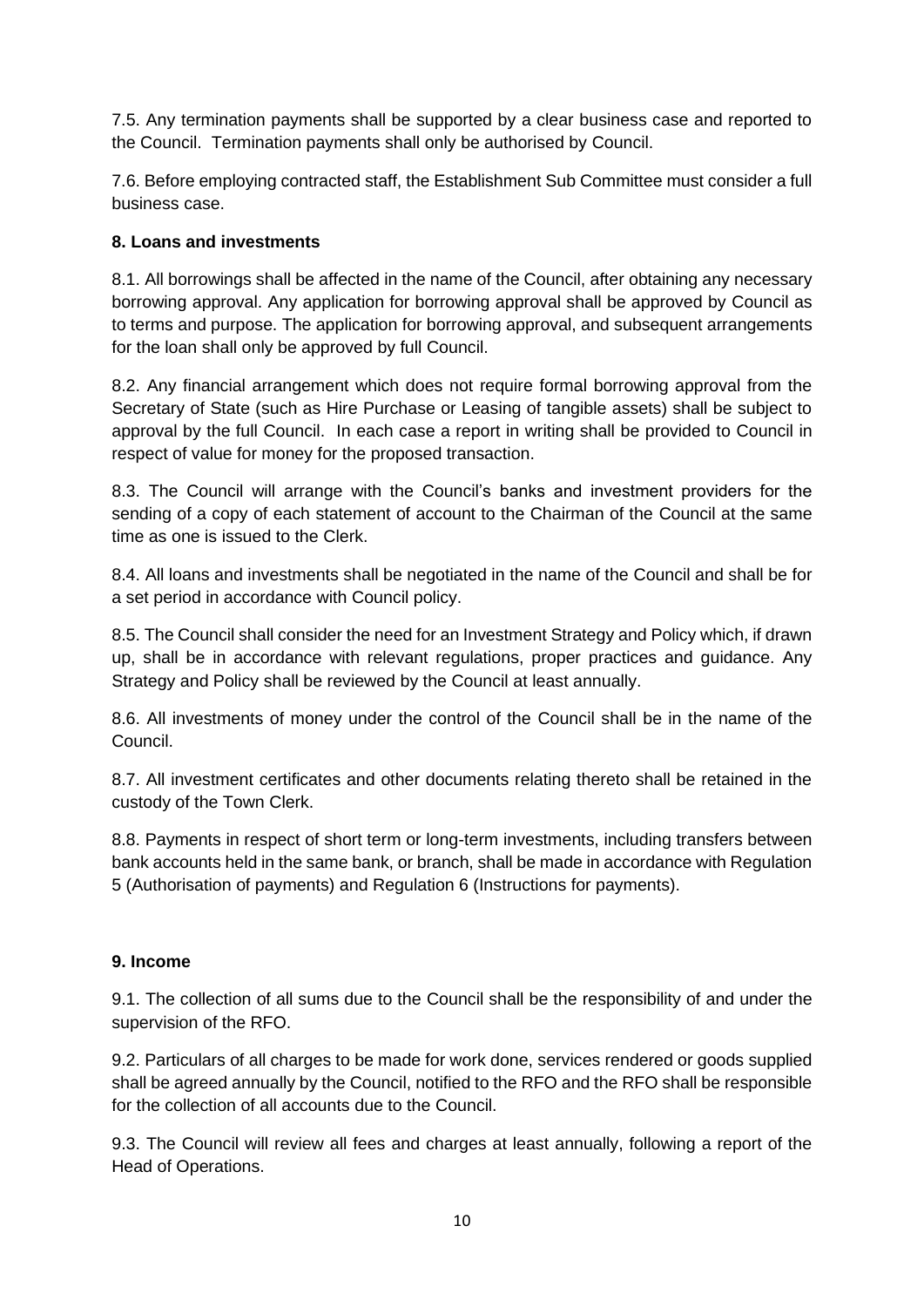9.4. Any sums found to be irrecoverable and any bad debts shall be reported to the Council and shall be written off in the year.

9.5. All sums received on behalf of the Council shall be banked intact as directed by the RFO. In all cases, all receipts shall be deposited with the Council's bankers with such frequency as the RFO considers necessary.

9.6. The origin of each receipt shall be entered on the paying-in slip.

9.7. Personal cheques shall not be cashed out of money held on behalf of the Council.

9.8. The RFO shall promptly complete any VAT Return that is required. Any repayment claim due in accordance with VAT Act 1994 section 33 shall be made at least annually coinciding with the financial year end.

9.9. Where any significant sums of cash are regularly received by the Council, the RFO shall take such steps to ensure that more than one person is present when the cash is counted in the first instance, that there is a reconciliation to some form of control, and that appropriate care is taken in the security and safety of individuals banking such cash.

9.10. Any income arising which is the property of a charitable trust shall be paid into separate nominal codes in Sage. Instructions for the payment of funds due from the charitable trust to the Council (to meet expenditure already incurred by the authority) will be given by the Managing Trustees of the charity meeting separately from any Council meeting (see also Regulation 16 below).

#### **10. Orders for work, goods and services**

10.1. An official order or letter shall be issued for all work, goods and services unless a formal contract is to be prepared or an official order would be inappropriate. Copies of orders shall be retained.

10.2. Order books shall be controlled by the Office Manager.

10.3. All members and officers are responsible for obtaining value for money at all times. An officer issuing an official order shall ensure as far as reasonable and practicable that the best available terms are obtained in respect of each transaction, usually by obtaining three or more quotations or estimates from appropriate suppliers, subject to any de minimis provisions in Regulation 11.1 below.

10.4. A member may not issue an official order or make any contract on behalf of the Council.

10.5. The RFO shall verify the lawful nature of any proposed purchase before the issue of any order, and in the case of new or infrequent purchases or payments, the RFO shall ensure that the statutory authority shall be reported to the meeting at which the order is approved so that the minutes can record the power being used.

## **11. Contracts**

11.1. Procedures as to contracts are laid down as follows: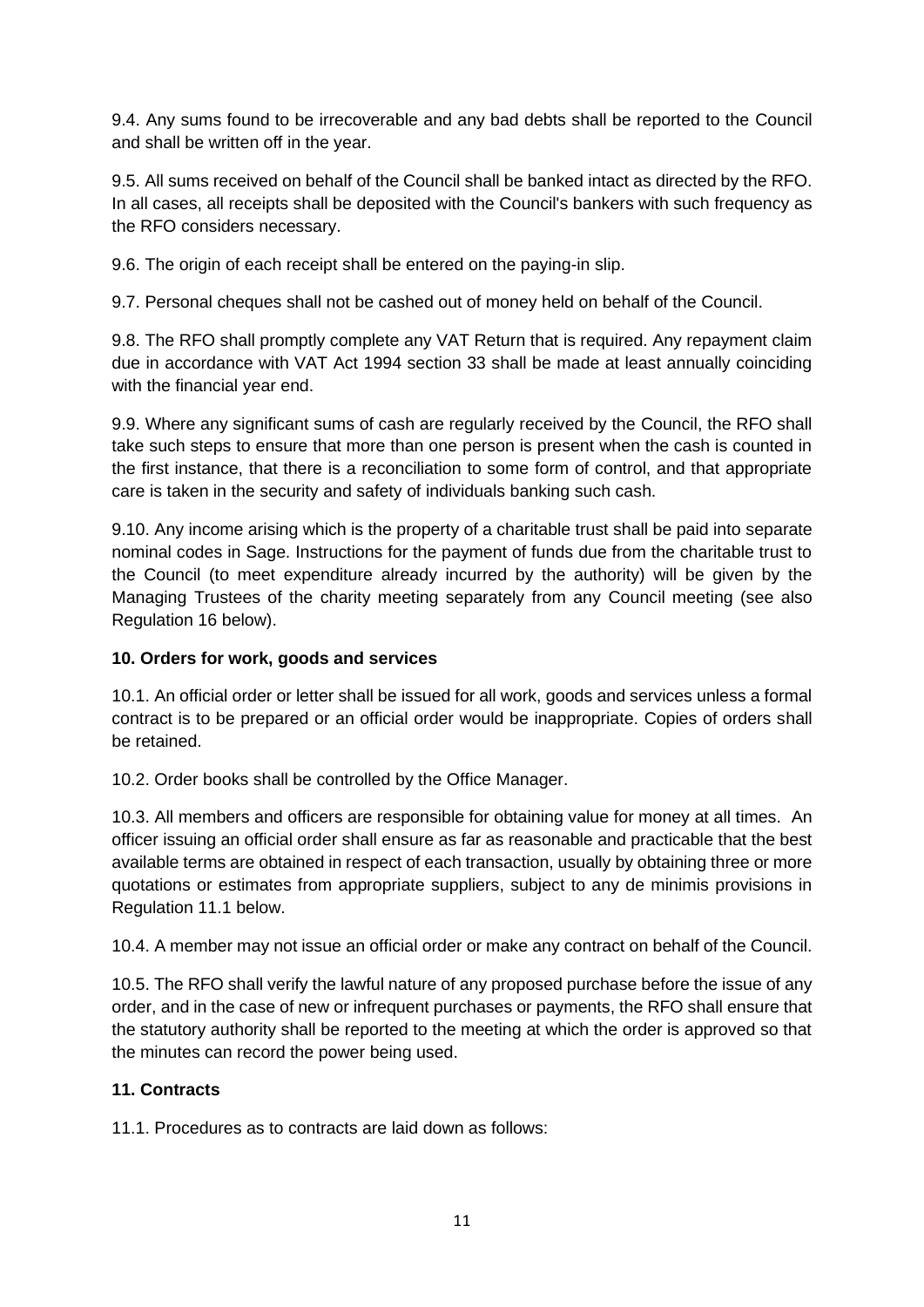a) Every contract shall comply with these financial regulations, and no exceptions shall be made otherwise than in an emergency provided that this regulation need not apply to contracts which relate to items (i) to (vi) below:

i. for the supply of gas, electricity, water, sewerage and telephone services;

ii. for specialist services such as are provided by legal professionals acting in disputes;

iii. for work to be executed or goods or materials to be supplied which consist of repairs to or parts for existing machinery or equipment or plant;

iv. for work to be executed or goods or materials to be supplied which constitute an extension of an existing contract by the Council;

v. for additional audit work of the external auditor up to an estimated value of £500 (in excess of this sum the Clerk and RFO shall act after consultation with the Chairman and Vice Chairman of Council); and

vi. for goods or materials proposed to be purchased which are proprietary articles and / or are only sold at a fixed price.

b) Where the Council intends to procure or award a public supply contract, public service contract or public works contract as defined by The Public Contracts Regulations 2015 ("the Regulations") which is valued at £25,000 or more, the Council shall comply with the relevant requirements of the Regulations<sup>1</sup>.

c) The full requirements of The Regulations, as applicable, shall be followed in respect of the tendering and award of a public supply contract, public service contract or public works contract which exceed thresholds in The Regulations set by the Public Contracts Directive 2014/24/EU (which may change from time to time)<sup>2</sup>.

d) When applications are made to waive financial regulations relating to contracts to enable a price to be negotiated without competition the reason shall be embodied in a recommendation to the Council.

e) Such invitation to tender shall state the general nature of the intended contract and the Clerk shall obtain the necessary technical assistance to prepare a specification in appropriate cases. The invitation shall in addition state that tenders must be addressed to the Clerk in the ordinary course of post. Each tendering firm shall be supplied with a specifically marked envelope in which the tender is to be sealed and remain sealed until the prescribed date for opening tenders for that contract.

f) All sealed tenders shall be opened at the same time on the prescribed date by the Clerk in the presence of at least two members of Council.

<sup>1</sup> The Regulations require Councils to use the Contracts Finder website to advertise contract opportunities, set out the procedures to be followed in awarding new contracts and to publicise the award of new contracts

 $2$  Thresholds currently applicable are:

a) For public supply and public service contracts 209,000 Euros (£181,302)

b) For public works contracts 5,225,000 Euros (£4,551,413)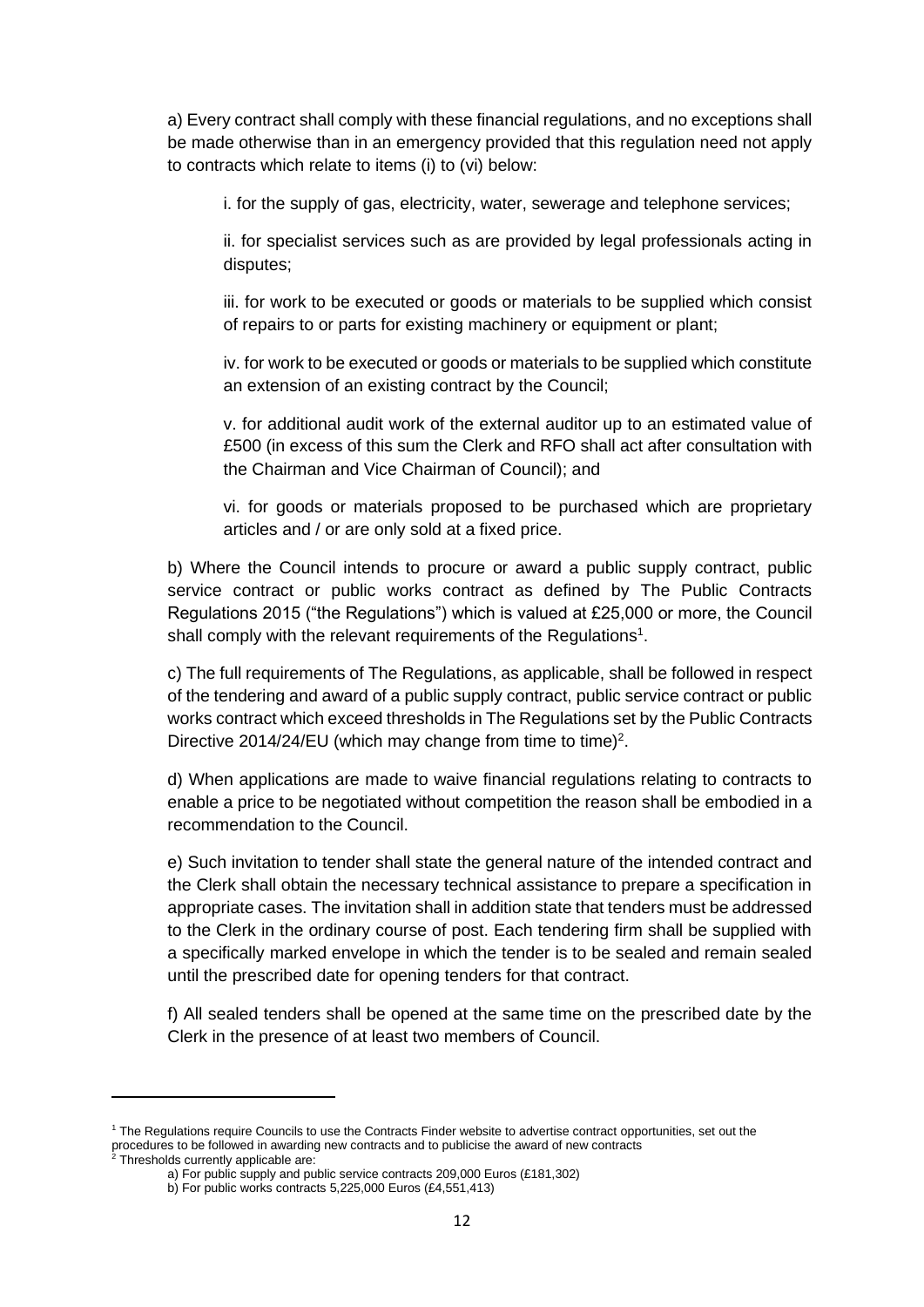g) Any invitation to tender issued under this regulation shall be subject to Standing Order 18, and shall refer to the terms of the Bribery Act 2010.

h) When it is to enter into a contract of less than £25,000 in value for the supply of goods or materials or for the execution of works or specialist services other than such goods, materials, works or specialist services as are excepted as set out in paragraph (a) the Clerk or RFO shall obtain 3 quotations (priced descriptions of the proposed supply); where the value is below £3,000 and above £100 the Clerk or RFO shall strive to obtain 3 estimates. Otherwise, Regulation 10.3 above shall apply.

i) The Council shall not be obliged to accept the lowest or any tender, quote or estimate.

j) Should it occur that the Council, or duly delegated committee, does not accept any tender, quote or estimate, the work is not allocated and the Council requires further pricing, provided that the specification does not change, no person shall be permitted to submit a later tender, estimate or quote who was present when the original decisionmaking process was being undertaken.

## **12. Payments under contracts for building or other construction works**

12.1. Payments on account of the contract sum shall be made within the time specified in the contract by the RFO upon authorised certificates of the architect or other consultants engaged to supervise the contract (subject to any percentage withholding as may be agreed in the particular contract).

12.2. Where contracts provide for payment by instalments the RFO shall maintain a record of all such payments. In any case where it is estimated that the total cost of work carried out under a contract, excluding agreed variations, will exceed the contract sum of 5% or more a report shall be submitted to the Council.

12.3. Any variation to a contract or addition to or omission from a contract must be approved by the Council and Clerk to the contractor in writing, the Council being informed where the final cost is likely to exceed the financial provision.

#### **13. Stores and equipment**

13.1. The officer in charge of each section shall be responsible for the care and custody of stores and equipment in that section.

13.2. Delivery notes shall be obtained in respect of all goods received into store or otherwise delivered and goods must be checked as to order and quality at the time delivery is made.

13.3. Stocks shall be kept at the minimum levels consistent with operational requirements.

13.4. The RFO shall be responsible for periodic checks of stocks and stores at least annually.

#### **14. Assets, properties and estates**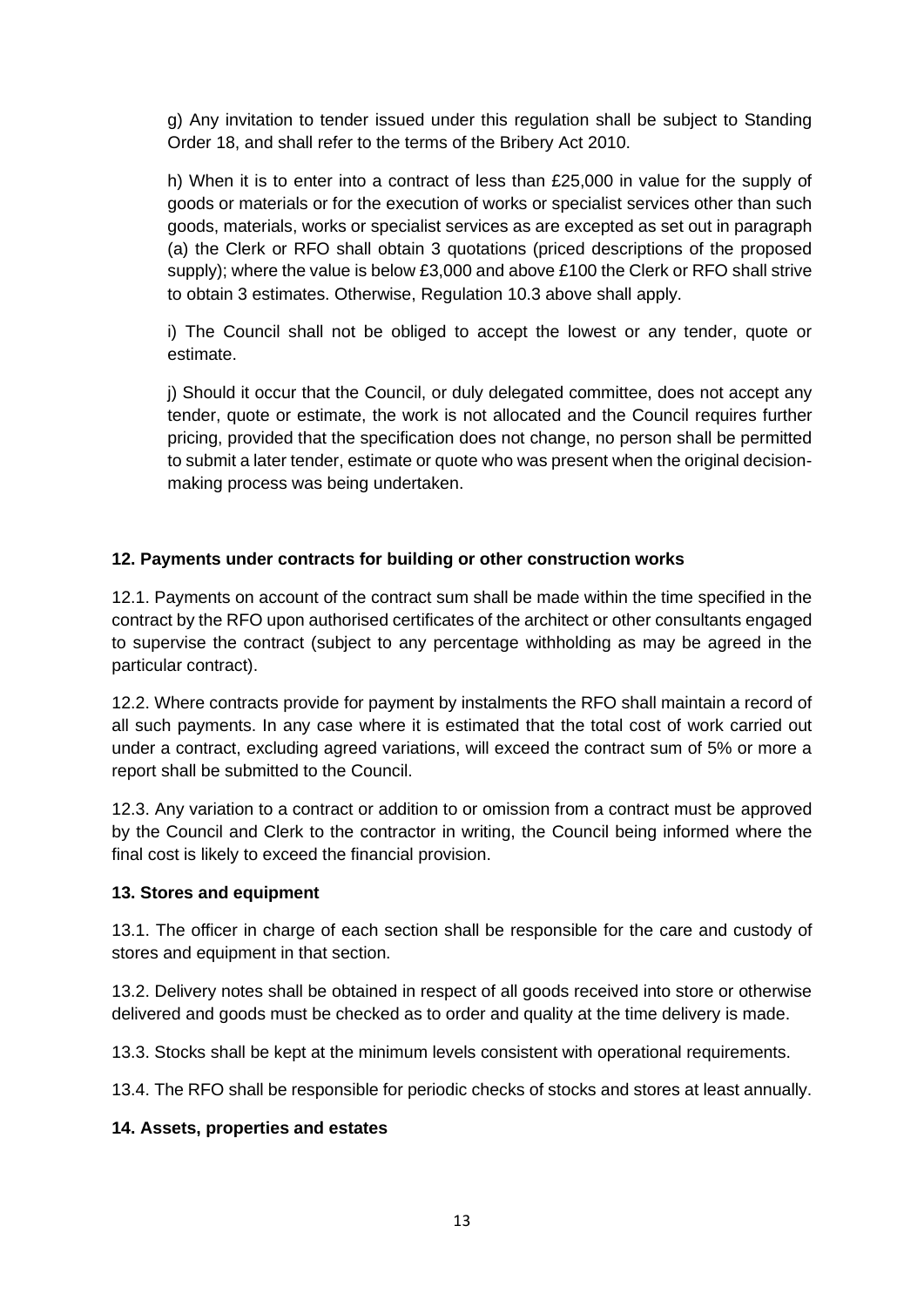14.1. The Clerk shall make appropriate arrangements for the custody of all title deeds and Land Registry Certificates of properties held by the Council. The Town Clerk shall ensure a record is maintained of all properties held by the Council, recording the location, extent, plan, reference, purchase details, nature of the interest, tenancies granted, rents payable and purpose for which held in accordance with Accounts and Audit Regulations.

14.2. No tangible moveable property shall be purchased or otherwise acquired, sold, leased or otherwise disposed of, without the authority of the Council, together with any other consents required by law, save where the estimated value of any one item of tangible movable property does not exceed £1000.

14.3. No real property (interests in land) shall be sold, leased or otherwise disposed of without the authority of the Council, together with any other consents required by law. In each case a report in writing shall be provided to Council in respect of valuation and surveyed condition of the property (including matters such as planning permissions and covenants) together with a proper business case (including an adequate level of consultation with the electorate).

14.4. No real property (interests in land) shall be purchased or acquired without the authority of the full Council. In each case a report in writing shall be provided to Council in respect of valuation and surveyed condition of the property (including matters such as planning permissions and covenants) together with a proper business case (including an adequate level of consultation with the electorate).

14.5. Subject only to the limit set in Regulation 14.2 above, no tangible moveable property shall be purchased or acquired without the authority of the full Council. In each case a report in writing shall be provided to Council with a full business case.

14.6. The RFO shall ensure that an appropriate and accurate Register of Assets and Investments is kept up to date. The continued existence of tangible assets shown in the Register shall be verified at least annually, possibly in conjunction with a health and safety inspection of assets.

## **15. Insurance**

15.1. Following the annual risk assessment (per Regulation 17), the Town Clerk shall effect all insurances and negotiate all claims on the Council's insurers.

15.2. The Town Clerk shall keep a record of all insurances effected by the Council and the property and risks covered thereby and annually review it.

15.3. The Town Clerk shall be notified of any loss liability or damage or of any event likely to lead to a claim, and shall report these to Council at the next available meeting.

15.4. All appropriate members and employees of the Council shall be included in a suitable form of security or fidelity guarantee insurance which shall cover the maximum risk exposure as determined by the Council.

## **16. Charities**